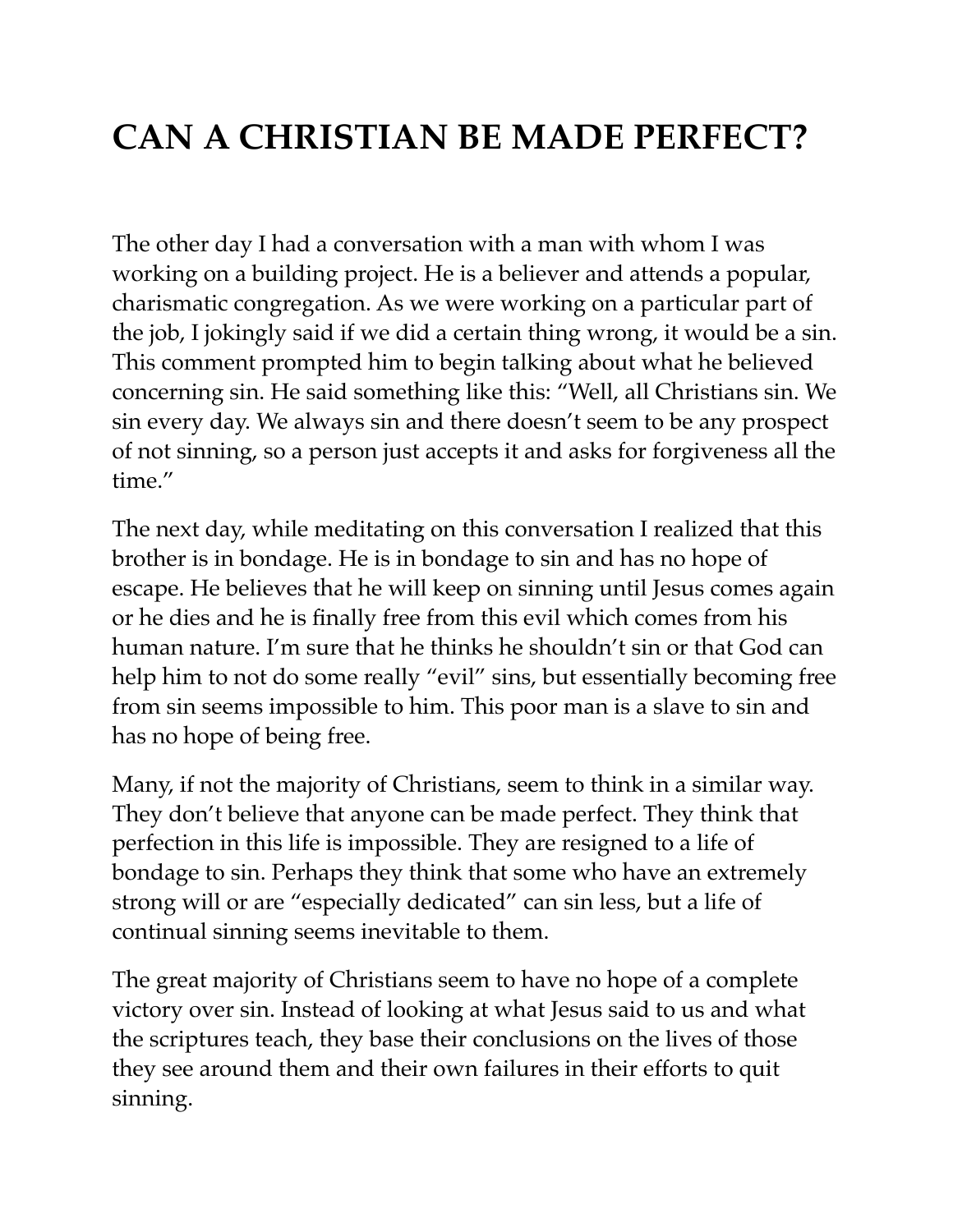They form their conclusions from the preaching they hear, the books they read, their own experiences and the general attitude of the great majority of believers with whom they associate. They appear to accept their bondage to sin in this world and just hope for something better in the future.

Yes, there are Christians who keep trying. Some believe that if they do their best to be good and try their hardest not to sin, God will understand their weakness when they do sin and be gracious toward them and forgive them. I have heard someone say these very words.

Others have striven for years and years to conquer sin, yet without success. They have become discouraged with the idea of ever being free. Their tendency, after a long time, is just to adjust their thinking and accept some sin in their lives. For such individuals, the forgiveness of God becomes the focus of their faith and their hope of a complete deliverance fades away.

Yet what does the Bible teach us? Peter says in his first letter to the believers: "But as he who is calling you is holy, you too be holy in every aspect of your living because it is written: 'Become holy, for I am holy'" (1 Pet 1:15,16 FLNT). We also read: "In this way, he can establish your hearts *to be* irreproachable in holiness *when you stand* before our God and Father at the coming of our Lord Jesus with all his holy ones" (1 Thess 3:13 FLNT).

You see, God genuinely expects us to become holy. This is one of His objectives for His work in our lives. This is not an option. It is not something which can be discarded. It is not something which only exists in His mind or from His viewpoint. God's purpose for us is to be conformed to His very own image. Without a doubt His image is completely, utterly holy.

We cannot excuse ourselves. We cannot wish away this divine command. We cannot just hope that God will not notice our unholy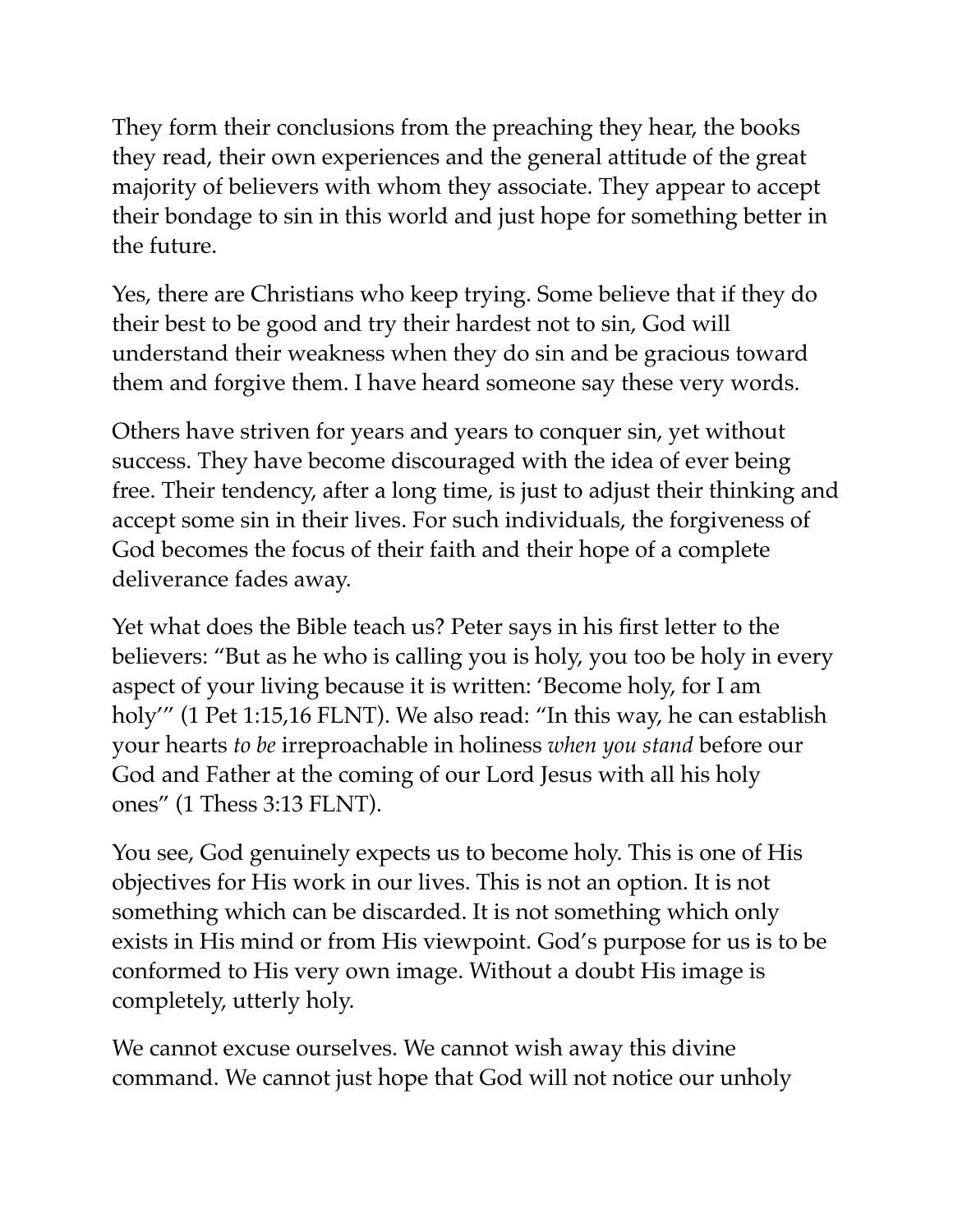condition or that He will just keep on forgiving us. It is necessary for every child of God to become holy.

Yes, this is a very high standard. To become as holy as God seems to be impossible. Of course, if it depended upon our abilities, strength, determination or self-control, it would be impossible. However, this is not the case. Becoming holy is a work which God Himself will do in us. He can and will make us holy. Our part is to be willing, open, yielding and obedient.

Although this work is not done by us, it does require our cooperation. God will never force His will upon us. He will never do anything inside of us unless we are completely willing for Him to do it. If we are fearful, if we are resistant, if we are reluctant to give up some sin or habit that is standing in His way, He will go no further. His work in us in that area stops until we bow to His will and become willing. When we love ourselves, desiring to retain who and what we are, we can never be transformed into His image.

This is very important. We do have our part in God's work. We must be willing for Him to change us.

But how can this holiness be obtained? If it is not dependent on our determination, "consecration" or effort, how can we reach it? The secret is that it is a result of God's own holy life living in us and growing up inside of us. This is very important! True holiness is achieved by God's holy life filling us and expressing its holy nature through us.

You see, God is absolutely holy. He never sins. Sin is repugnant to Him. He cannot even be tempted by it (Jas 1:13). When we are "born from above" (Jn 3:3 FLNT), the life of God Himself is born inside of us. God's plan is that this holy, sinless life would grow up to maturity within us and fill us completely. His idea is that His holy life would substitute for our own sinful one.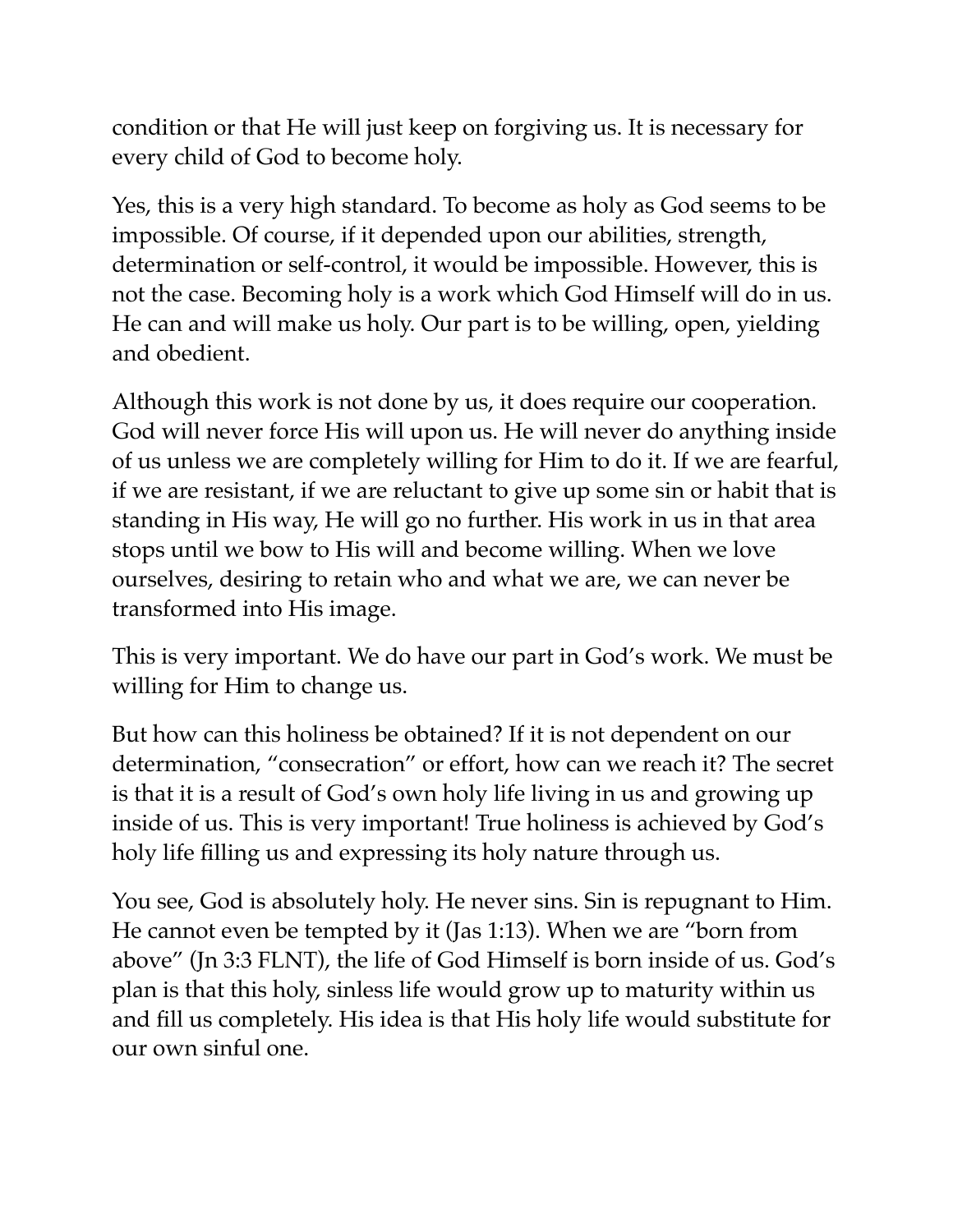We read in 1 John 3:9, "That which is begotten of God [i.e. the new spiritual man] does not sin because *it is* his [God's supernatural] seed *that* has come to live in him. In fact, he [the new spiritual man] cannot sin because it something which is begotten by God *who is perfectly righteous*" (FLNT).

Although the outward "shell" of our human body will not be changed until the coming of the Lord Jesus, we can and should be experiencing a radical, inward change right now. We read that we should be being changed from glory to glory into that same image (2 Cor 3:18). Furthermore, from the end of this same verse we learn that this work is being done by "the Lord, the Spirit."

Yet many still seem to believe that complete perfection is not possible. They seem to think that, although we can be freed from some of the "grosser" sins, a genuine, total holiness is not possible in this life.

When we think in this way, we deny the power of Jesus' death and resurrection. If we insist that perfection or holiness is not possible, what we are really saying is that Jesus' work on the cross and his resurrection from the grave was inadequate. It was not powerful enough to do the job completely. Therefore, it must have been a sort of half-baked effort which fell short of God's goal.

Please think about this a moment. Can it be that Jesus' work was incomplete? Is it possible that all that he did was just partially effective? Is the reality that we can only be made a little better, but not truly perfected? Is God's power in us limited or restricted? If it is, it is certainly not limited on His part!

Could it be that Jesus didn't really die completely, or that He wasn't truly dead when He was buried or even that, at His resurrection, He left some of Himself in the tomb? Is it possible that our co-death and resurrection with Him was only partial and didn't completely do the job? Of course, it is foolish to imagine such things.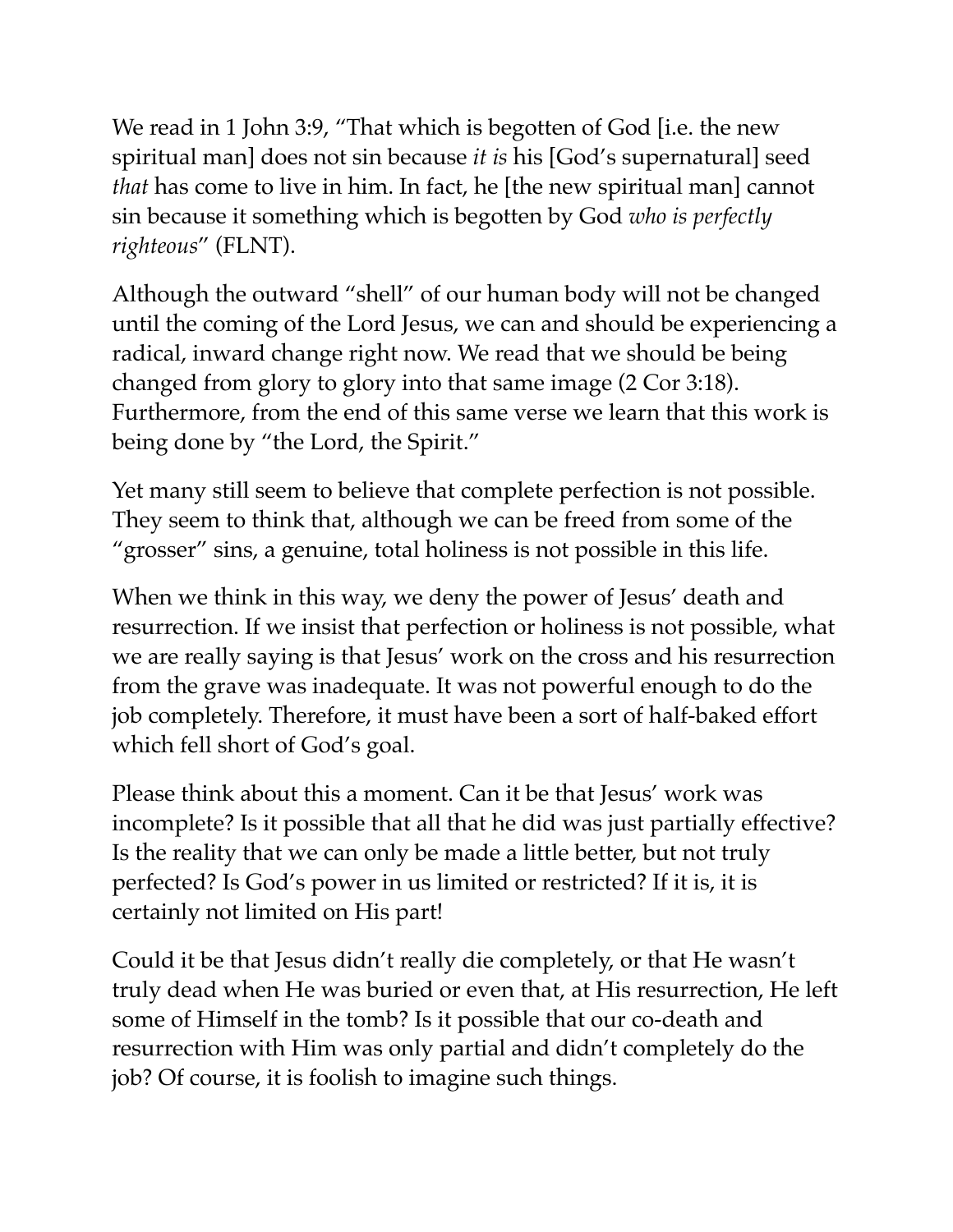The truth is that Jesus' work on our behalf was complete. He said, "It is finished {or, completed}" (John 19:30 FLNT). Nothing was left undone or just partially finished. This means that a complete salvation – a total deliverance from who and what we are – is available to every believer.

Hebrews 7:25 teach us that, "Therefore, he is able to save completely {absolutely, entirely} those who are continually drawing near to God through him" (FLNT).

Paul, the apostle, had the full and intense expectation of being perfected. He writes, "Not that I have already fully obtained *it* or have already been perfected but I press on so that I may take possession of that for which the Anointed one, Jesus, also took possession of me" (Phil 3:12 FLNT).

This should also be our hope. We are no different from Paul. We have the same God. He has given us all His same divine life and it is this life which can grow up in us until we are like Him.

Adding to this idea, let us read together from Ephesians 1:7, "*It is* in him *that* we have our release by ransom through his blood, even the release from bondage to our sins, according to the liberality of his grace..." (FLNT). Also in Colossians 1:14 it is written, "*And it is* through *his Son* that we have the release by ransom – the liberation from our sins – through his *shedding his* blood" (FLNT).

This word translated here "release by ransom" in the Greek language is APOLUTROSIS which means "to pay the ransom price in full." Now when someone is held captive (in our case it means to be held captive to sin) and the full ransom price is paid for them, then that person is set free. They are no longer held in captivity.

Therefore, since Jesus paid the full ransom price for us, it means that we too can be set free. We too can be released completely from the bondage of continually practicing sin. Please notice that the ransom price was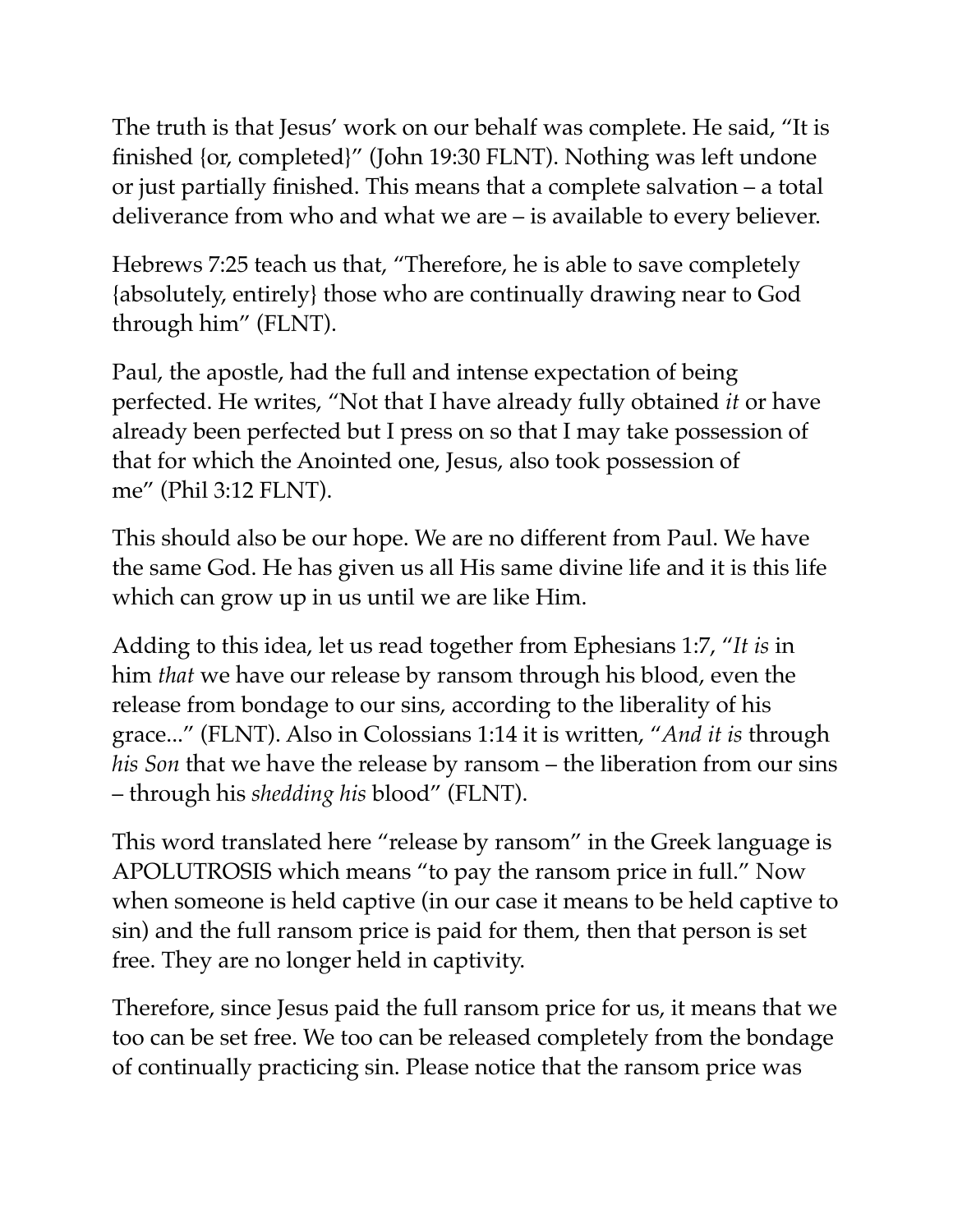not partially paid. It was paid in full. Therefore, we can be and, in fact, should be being liberated completely from our bondage to sin.

If, then, it is true that we can be perfected, why don't we see many, if any, really holy Christians? Where are the real "saints?" Why are so few believers escaping from the bondage of sin?

One sad reason is that very few believe in and, therefore, are seeking to arrive at this Christ-like state. Their unbelief blocks them from ever arriving at the goal. They have no expectation of liberation from their sins and so they can never be set free.

Another reason we don't see many perfect Christians is that the truth is hidden from them. They don't understand how this perfection can occur. They don't see that it is the holy life of God growing up in them through Christ which is the key to perfection. So they keep trying by their own efforts and inevitably fail. The lack of light keeps them from pressing on to maturity. Furthermore, as we will see later on in this article, sometimes the cost seems too great for them.

Still another reason we don't see many perfected believers is that God doesn't allow the "fruit" to rot on the vine. For example, when you go to your garden in summertime and there you see the first, really ripe red tomato, you don't leave it there. You harvest it and take it into your house.

God often operates the same way. When the fruit is ready, He takes it home. The few believers who have the faith and willingness to press on to perfection are not left here on earth when they have become "ripe."

#### **WHERE DOES SIN COME FROM?**

Sin is a spontaneous product of the Adamic life which we inherited from our ancestors. The scriptures of the New Testament call this the "soul-life" or PSUCHÊ in Greek. This life has a sinful nature which means that it produces sin naturally and spontaneously.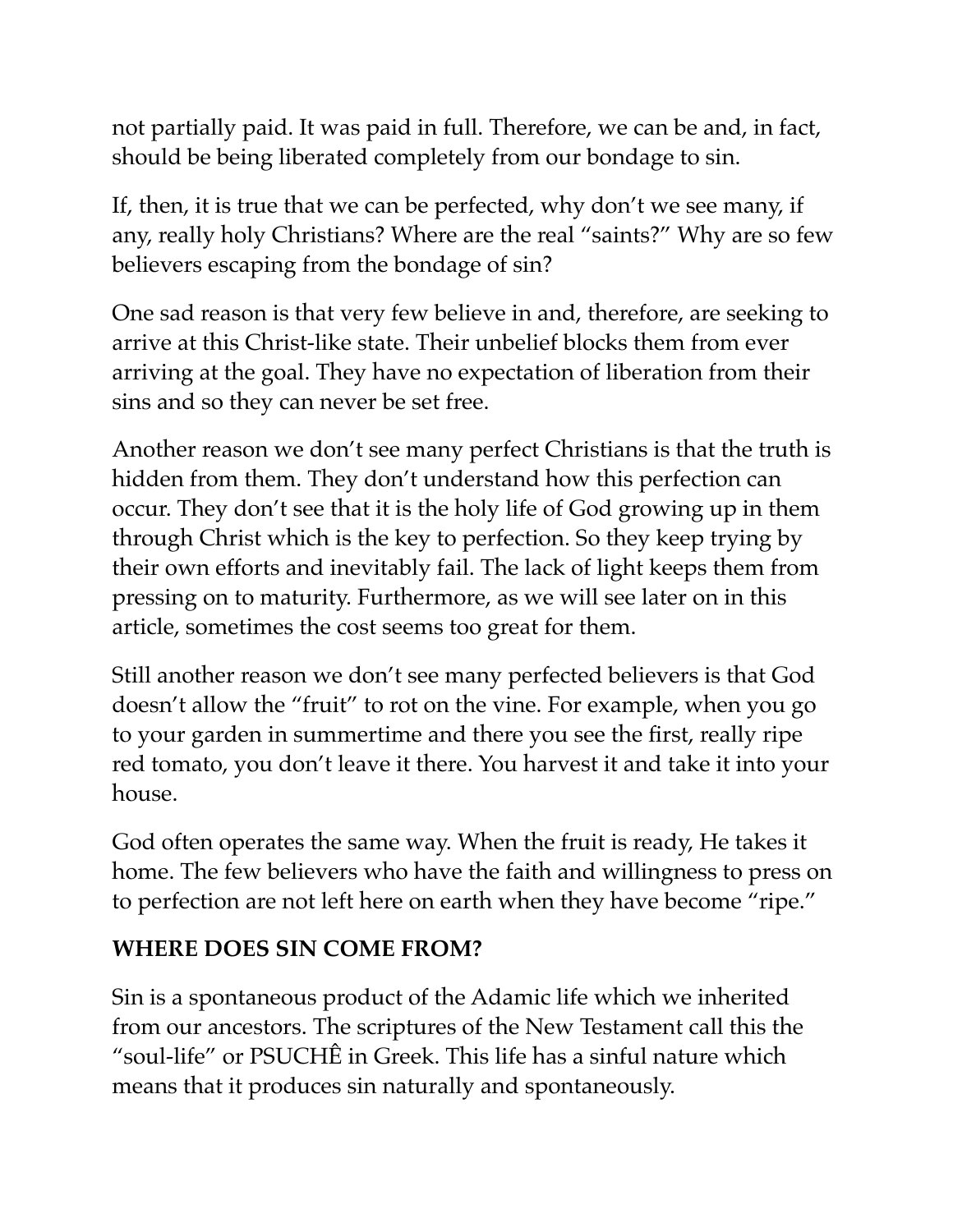Let's be very clear about this. Sin is the product of the fallen nature. It is an integral part of the makeup of every human being. We sin, not because we slip up once in a while, but because it is part of the nature of who and what we are by birth.

Now there is no way for this to change. There is no way to alter the inherent nature of this PSUCHÊ life. In the same way that a leopard cannot change the spots on its skin, we cannot change the nature of our fallen life. Please notice this fact.

The nature of any life is inherent in it. It cannot be changed. There is absolutely no possibility for the nature of our Adamic, soul-life to be altered. Although many Christians may hope that they can make themselves better by Bible study, following certain religious practices or teachings, obeying some leader or other, or even being very hard on themselves, this is not the case.

Please pay careful attention to the following fact. The only way to become free from sin is to die. Only dead people don't sin! That's right, the only hope for our soul-life to be free from sin is for it to be killed. Even though, through Jesus Christ, we can be forgiven for our sins, the only way to be liberated from our human tendency to sin is through death. This truth may seem very harsh, yet it is true. There simply is no other solution.

But, glory be to God! He has provided a way for us to experience death and yet not be completely eliminated. You see, when Jesus died on the cross, we died with Him. In some divine way which we do not fully understand, we were included in this death (Gal 2:20).

This means that there is a real death available to believers. We can genuinely experience the death of our old life with its sinful nature. Through the Holy Spirit, our co-death with Jesus can become real in our lives. His death can be applied to our soul-life so that it ceases to live and so stops producing the sin that so constantly grieves us.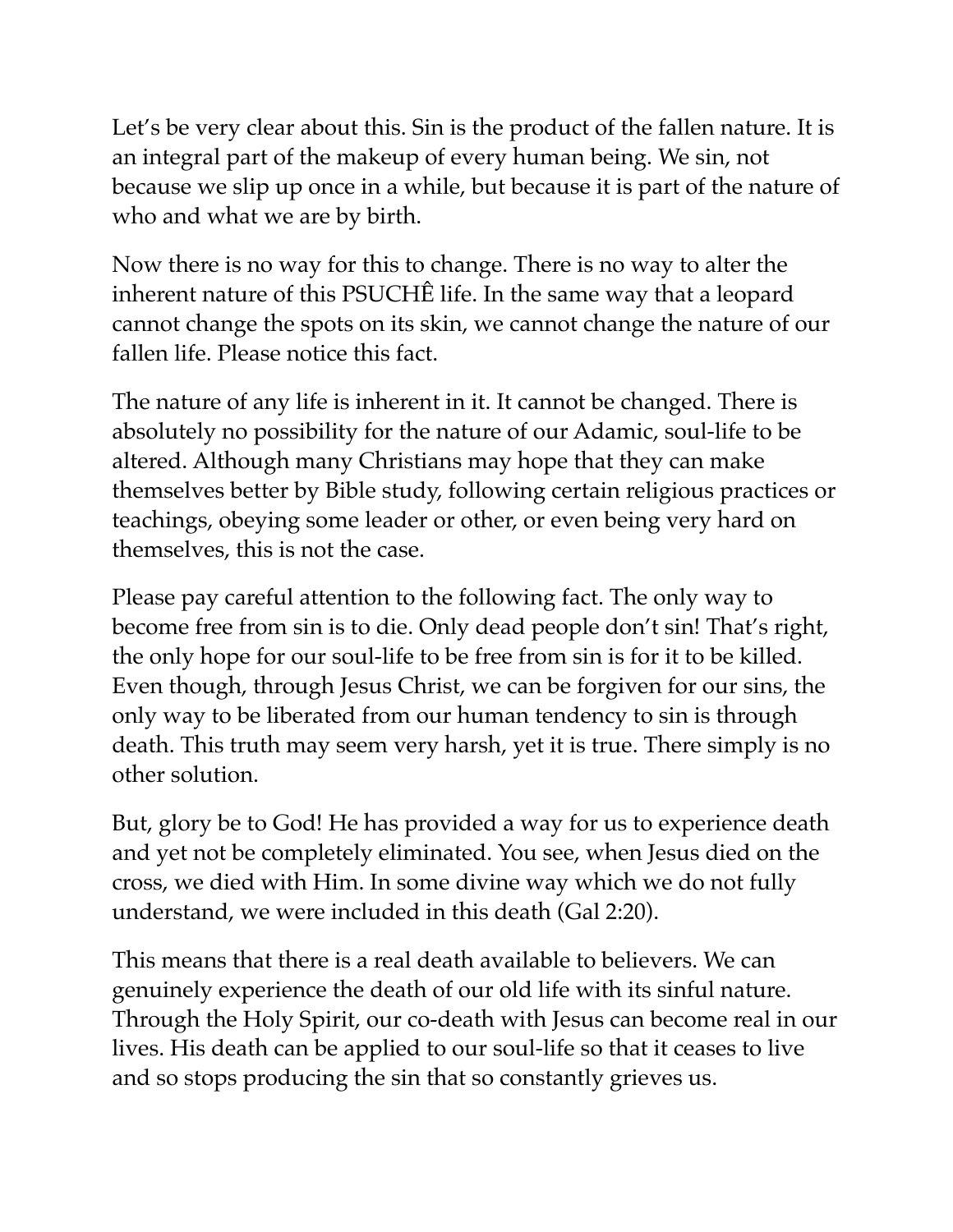However, this death requires our willing cooperation. We must be willing for this death to occur. God will not force this experience upon us. He will never push us. He always completely respects our free will. Until and unless we are completely willing to experience the loss of our soul-life, it will not happen.

When we still love ourselves, when we still imagine that we are basically good people, when we still appreciate things about ourselves, then we can never be free. We can't be liberated from who and what we are. This death has a cost. It will cost us our own natural, Adamic life (PSUCHÊ).

Our experience of a genuine death to our soul-life demands our willing obedience. We must submit ourselves to God's judgment. We must recognize our sin and agree with His judgment upon it. This is called "repentance." This means agreeing that our own life must die because of its sinfulness.

Such deep repentance, which results in our willingness to die, is a result of supernatural light. When God shines His light on us, we see ourselves as He sees us. We understand our condition in the light in His holy nature. We realize how ugly our human nature is compared to His righteousness.

When, through His mercy, God reveals our sin, then we have the privilege of being free from it. We can agree with His judgment upon our old life. This then opens the way for Him to apply the death of Christ to us. This is the way, the only way, that we can be freed from sin.

Not only can we enter into the experience of Jesus' death, but we also can be included in His resurrection. That's right. We can also experience our co-resurrection with Him. This is something which every child of God can and, in fact, should be knowing for themselves. This is a wonderful thing. To experience the resurrection of Christ in our own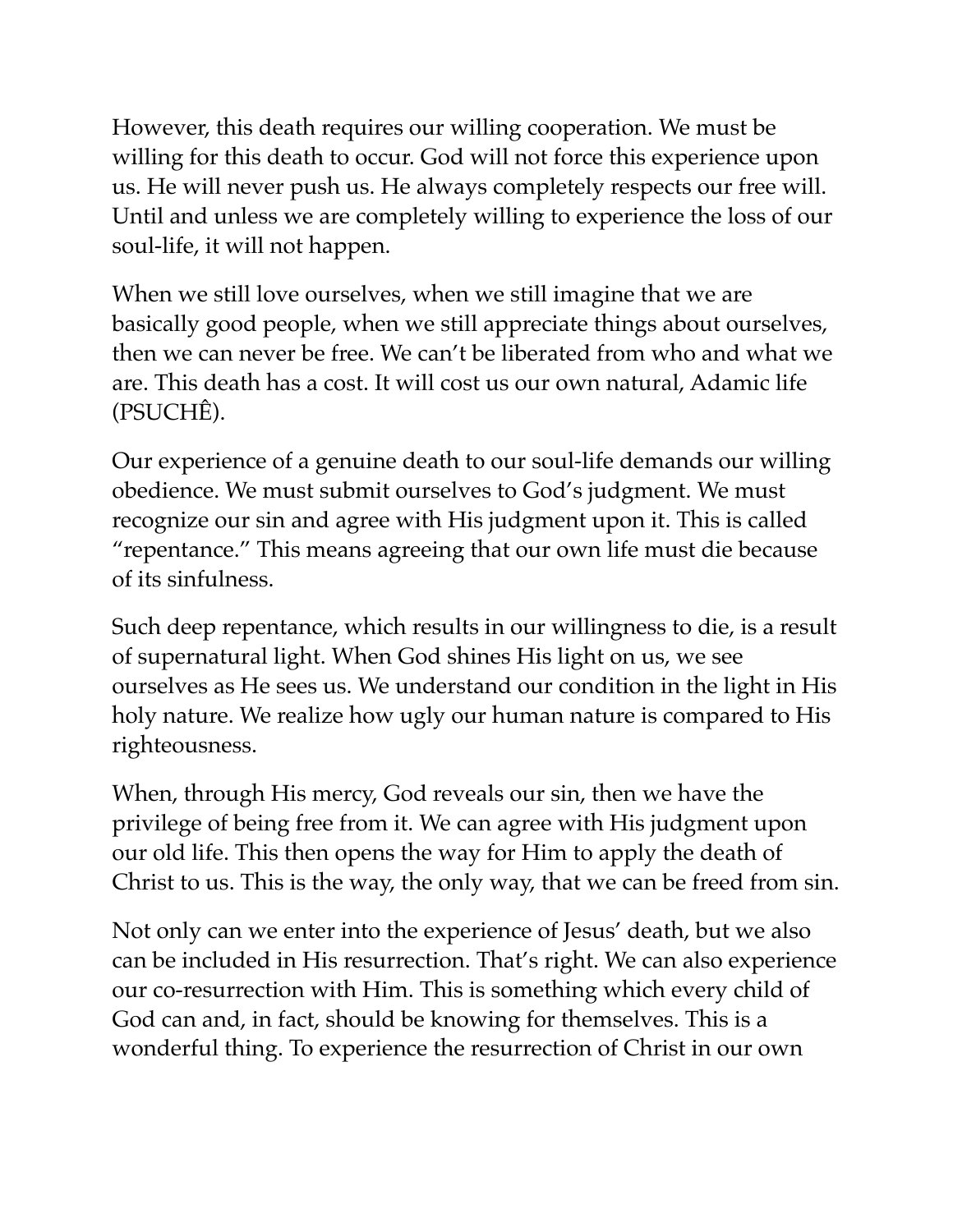lives is to live in victory over sin. It means to know the power of God operating in us to a greater degree.

Here we encounter an important truth. No living person can resurrect. This is only possible for the dead. Therefore, to know this great liberty, to experience this wonderful freedom, it is first necessary to us to pass through death.

Paul teaches us in Romans 6:5, "For as we become united together with *him* in the form of his death, *to that same degree* we will also be *like him* in his resurrection" (FLNT).

Also in Philippians 3:10,11 we read Paul saying, "*I want* to know him and the power of his resurrection – *which comes* through participating in his sufferings and becoming integrated into his death – so that in this way I may be experiencing the resurrection from the dead" (FLNT).

So we see that our liberation from sin and our being made holy are the result of the death and resurrection of Jesus operating in our lives. Our co-death with him puts an end to our sinful, Adamic life and our coresurrection with him fills us more and more with his own holy life.

This should be the experience of every Christian. If it is not your experience, you need to seek God for his grace and mercy so that this blessing can be yours. No one is too weak. No case is too difficult for God. When we are willing, calling out to him for his liberating work to be done in our lives, he will lead us in the way of his cross and our liberation.

Will this be easy? No. Will it involve pain and suffering, sometimes even very intense? Yes it probably will. But there is no other way to be holy. There is no other way to be free from who and what we are. There is no other way to be perfected by being transformed into his glorious image. Dying to our self is never easy, but it's well worth the price.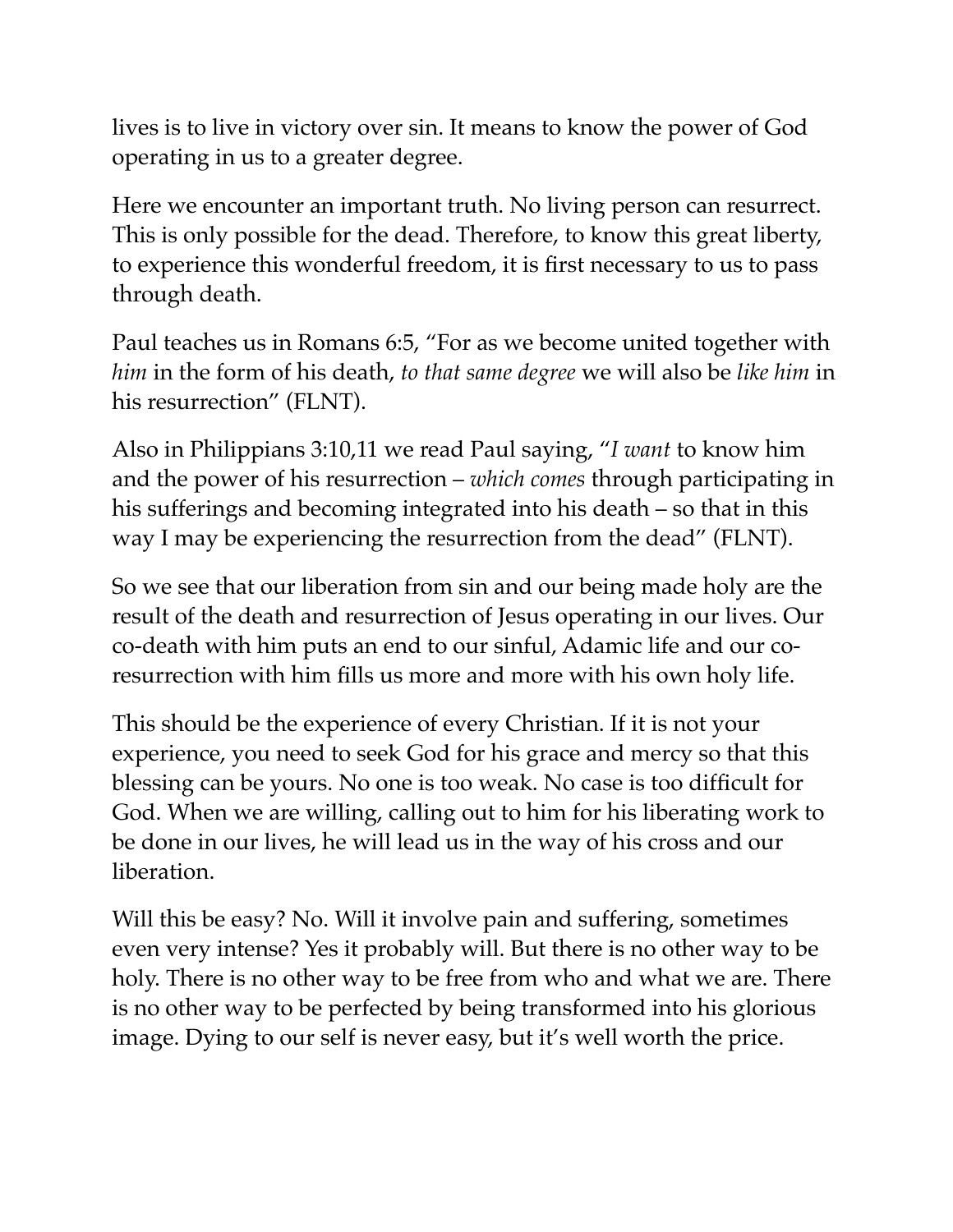God's holiness, which can be ours through a walk of faith in the way we have been describing, is the most valuable, precious, beautiful thing. It is an expression of God's own life and nature.

Please do not shrink back from this. It is worth everything through which you must pass to obtain it. Don't settle for less! Make God's own holiness your aim! You will have all of eternity to enjoy its benefits.

#### **THE HUMAN BODY**

It seems important to add here that our human body is also full of sin. It too has fallen appetites and desires. The body has yearnings for food, comfort, pleasure, sex and other things. These things may not be sinful in and of themselves since they are natural needs, yet the body often desires these things in excess or at times and in situations which are not holy.

Yet our body is not changed in this life. This perfection which is ours does not reach to the physical body before the resurrection of the dead. This "part" of us will only be changed later on.

For this reason Paul teaches us that our new spiritual man should rule over our physical body. We must not let our physical appetites dominate us. He says: "But I treat my body severely and bring it into subjection..." (1 Cor 9:27 FLNT).

We must be constantly on guard so that our fallen body does not motivate our behavior and so bring us into sin. Instead our lives must be guided by the life of God in our spirit – our new spiritual man.

God's solution for this part of our being – our body – will only come at the time of our resurrection. It is at that moment our body will be glorified. The effects of the fall will be eliminated completely and Jesus' victory over sin will be gloriously revealed.

In the meantime, however, we must never imagine that we could not sin anymore. Even if our soul-life is being crucified and our new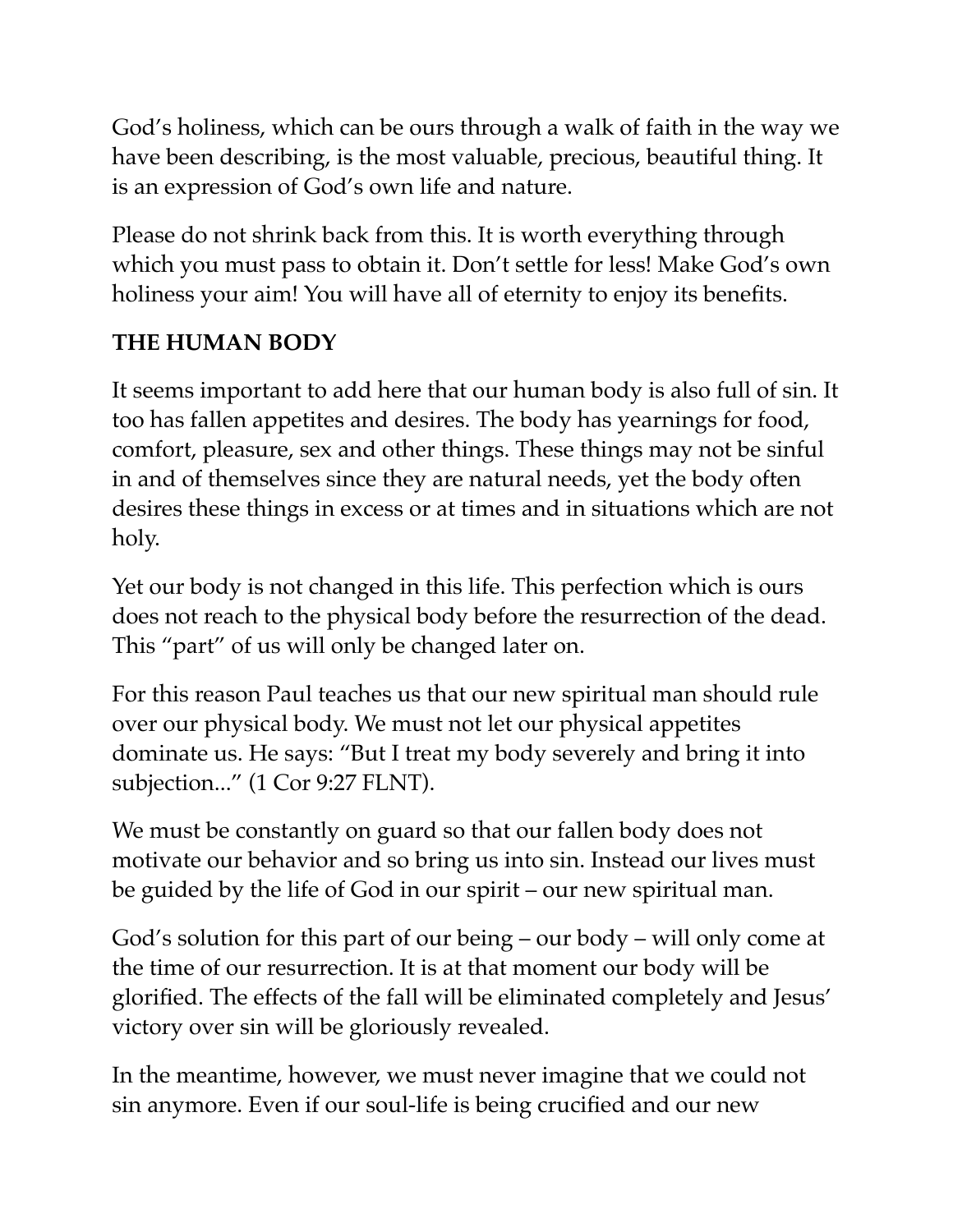spiritual man is leading our daily living, it is always possible for the fallen body to trip us up. We must constantly be vigilant.

Included here are some verses which speak to us about how much God desires us to be – and expects us to be – holy. These verses are taken from the New International Version:

"To all in Rome who are loved by God and called to be his holy people: Grace and peace to you from God our Father and from the Lord Jesus Christ" (Rom 1:7).

"To the church of God in Corinth, to those sanctified in Christ Jesus and called to be his holy people, together with all those everywhere who call on the name of our Lord Jesus Christ – their Lord and ours" (1 Cor 1:2). "...to make her holy, cleansing her by the washing with water through the word and to present her to himself as a radiant church, without stain or wrinkle or any other blemish, but holy and blameless" (Eph 5:26, 27).

"May he strengthen your hearts so that you will be blameless and holy in the presence of our God and Father when our Lord Jesus comes with all his holy ones" (1 Thess 3:13).

"For God did not call us to be impure, but to live a holy life" (1 Thess 4:7).

"Those who cleanse themselves from the latter will be instruments for special purposes, made holy, useful to the Master and prepared to do any good work" (2 Tim 2:21).

"Both the one who makes people holy and those who are made holy are of the same family. So Jesus is not ashamed to call them brothers and sisters" (Heb 2:11).

"Make every effort to live in peace with everyone and to be holy; without holiness no one will see the Lord" (Heb 12:14).